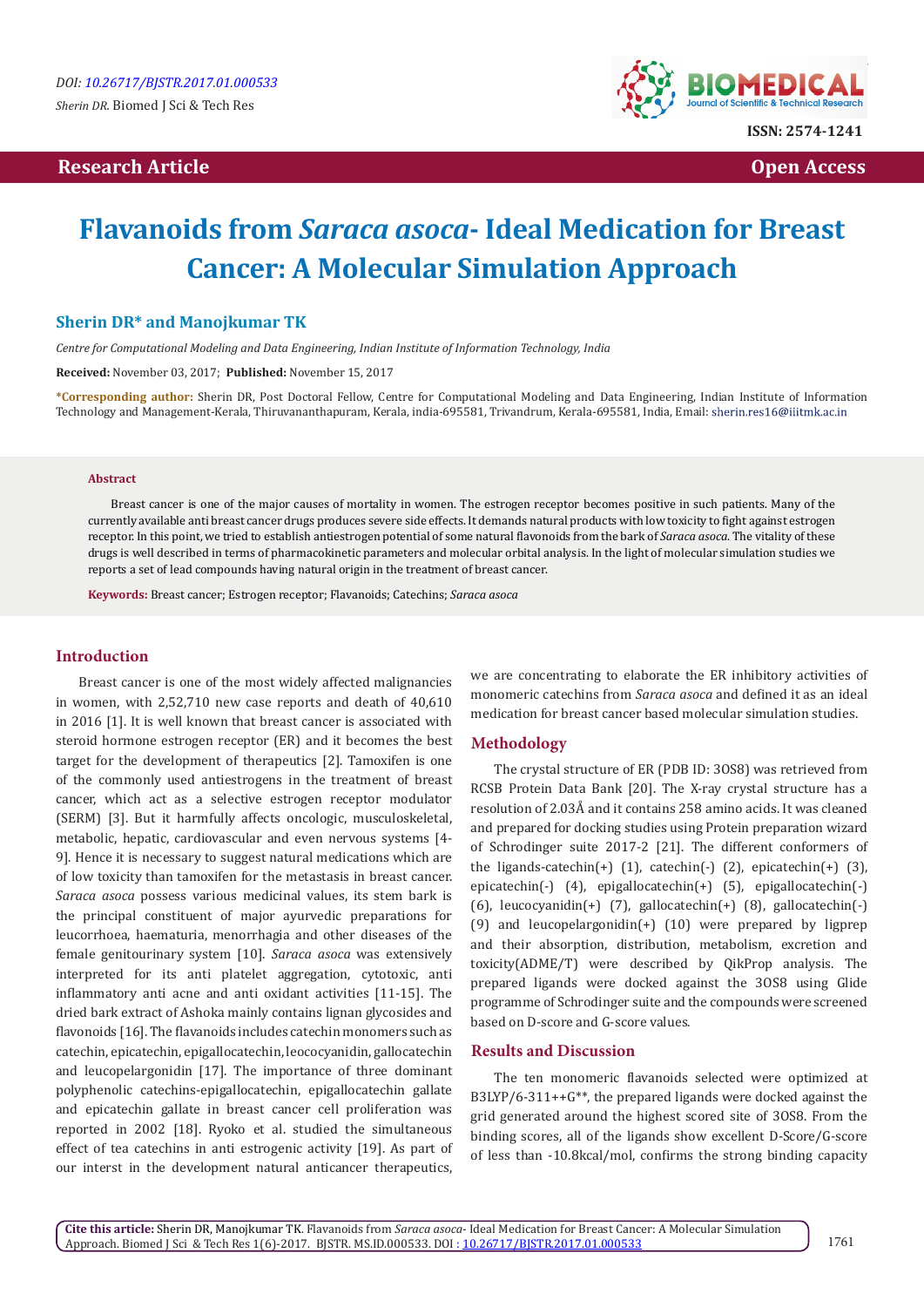of the ligands inside the active site of 3OS8 (Table 1). The scores are better than the values reported for flavanoids by Suganya [22]. The drug ability parameters such as #stars, CNS, FISA, HBA, HBD, QPlogPo/w, QPlogS and QPlogKhsa are well within the acceptable range with minimum deviation from Lipinski rule of five (Ro5). The low molecular weight of 290-306 range increases the cell permeability of the ligands with blood brain barrier permeability of -2. The predicted skin permeability and oral absorptions are **Table 1:** D-score/G-score and pharmacokinetic parameters for 1-10.

also in the recommended range. Most of the clinically successful drugs in the market have had the tendency to inhibit hERG with QPlogHERG value less than -5, but our ligands are exception to this threat. The hydrophobic and π-components of solvent accessible surface areas are matched well with the site volume of  $204.77A<sup>3</sup>$  of 3OS8. The globularity descriptor value of 0.86 shows the spherical character of the ligands which may facilitate the binding of them in the binding pocket (Table 1).

| No. | <b>G-Score</b> | <b>D-Score</b> | M.W.   | #stars       | <b>CNS</b> | <b>FISA</b> | <b>HBA</b> | <b>HBD</b> | QPlogPo/w | <b>QPlogS</b> | <b>OPlogKhsa</b> | Ro <sub>5</sub> |
|-----|----------------|----------------|--------|--------------|------------|-------------|------------|------------|-----------|---------------|------------------|-----------------|
| л.  | $-10.9$        | $-10.9$        | 290.27 | $\Omega$     | $-2$       | 239.74      | 5.45       | 5          | 0.492     | $-2.614$      | $-0.409$         | $\mathbf{0}$    |
| 2   | $-11.2$        | $-11.2$        | 290.27 | $\Omega$     | $-2$       | 239.73      | 5.45       | 5          | 0.479     | $-2.586$      | $-0.409$         | $\mathbf{0}$    |
| 3   | $-11.7$        | $-11.7$        | 290.27 | $\mathbf{0}$ | $-2$       | 237.94      | 5.45       | 5          | 0.479     | $-2.586$      | $-0.405$         | $\mathbf{0}$    |
| 4   | $-11.4$        | $-11.4$        | 290.27 | $\Omega$     | $-2$       | 237.97      | 5.45       | 5          | 0.491     | $-2.587$      | $-0.405$         | $\mathbf{0}$    |
| 5   | $-10.8$        | $-10.8$        | 306.27 | $\Omega$     | $-2$       | 285.87      | 6.2        | 6          | $-0.173$  | $-2.364$      | $-0.546$         | $\mathbf{1}$    |
| 6   | $-11.8$        | $-11.8$        | 306.27 | $\mathbf{0}$ | $-2$       | 285.84      | 6.2        | 6          | $-0.173$  | $-2.362$      | $-0.546$         | $\mathbf{1}$    |
| 7   | $-12.2$        | $-12.2$        | 306.27 | $\theta$     | $-2$       | 275.75      | 7.15       | 6          | $-0.353$  | $-2.310$      | $-0.619$         | 1               |
| 8   | $-11.7$        | $-11.7$        | 306.27 | $\Omega$     | $-2$       | 286.71      | 6.2        | 6          | $-0.182$  | $-2.394$      | $-0.549$         | $\mathbf{1}$    |
| 9   | $-11.4$        | $-11.4$        | 306.27 | $\Omega$     | $-2$       | 286.68      | 6.2        | 6          | $-0.181$  | $-2.393$      | $-0.549$         | $\mathbf{1}$    |
| 10  | $-10.9$        | $-10.9$        | 290.27 | $\Omega$     | $-2$       | 224.87      | 6.4        | 5          | 0.323     | $-2.476$      | $-0.486$         | $\mathbf{0}$    |

M.W.(Molecular Weight):130.0-725.0; #stars (few stars-more drug-like): 0-5; CNS (Central Nervous System activity): -2 to +2; FISA (Hydrophilic component of total solvent accessable area): 7.0-333.0; HBA(Hydrogen bond acceptor): 2.0-20.0; HBD(hydrogen bond donor): 0.0-6.0; QPlogPo/w (octanol/water partition coefficient): -2.0-6.5; QPlogS (Aqueous solubility): -6.5-0.5; QPlogKhsa (binding to human serum albumin): -1.5-1.5; Ro5 (Number of violations of Lipinski's rule of five): maximum is 4.





The close observation of interaction diagram Figure 1 shows that all of the ligands almost closely packed in the binding site which gives the appreciable values. All the ligands except 5 forms H-bond with negatively charged Glu353 while the eight ligands except 5 and 9 have H-bond with positively charged Arg394 and 5 forms only one bond with His524. The HOMO-LUMO diagrams Figure 2 depict the electronic transition from HOMO to LUMO by a distance of 5eV, which is favorable for interaction of terminal hydroxyl groups with the aminoacid residues. The electron density in the HOMOs are concentrated on the benzene ring on 1, 2, 5, 6, 7, 8 and 9 while it is on chromenyl moiety in the case of 4 and 10. The hydrogen of OH from the corresponding rings is in strong interaction with the negatively charged glutamic acid. At the same time the oxygen's of OH have the tendency to interact with positively charged arginine. These interactions from hydroxyl groups cause the strong binding of the ligands inside the binding pocket (Figures 1 & 2).

#### **Conclusion**

We are able to suggest a set of lead molecules from the natural source, bark of *Saraca asoca*. The interaction diagram shows the strong interactions of hydroxyl groups with negatively charged glutamic acid and positively charged arginine, which favors the strong binding. The molecular orbital analysis clearly tells the delocalization of electron density in the benzenyl and chromenyl hydroxyl groups. The pharmacokinetic parameters strongly support the druggability of these ligands. This study is expected to pave the way of generating new chemotherapeutics in the treatment of metastasis in breast cancer with low toxic effects.